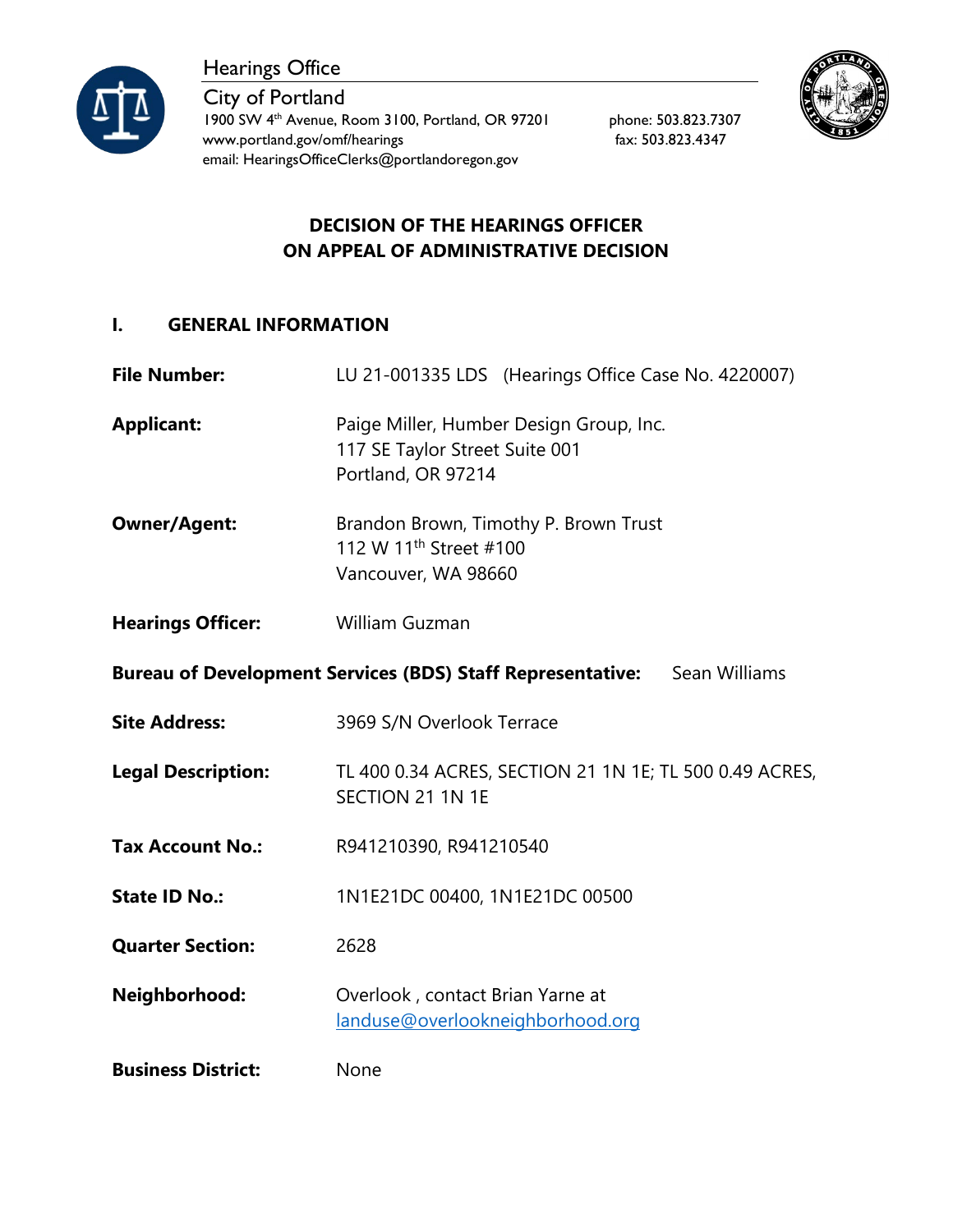| <b>District Coalition:</b> | North Portland Neighborhood Services                     |
|----------------------------|----------------------------------------------------------|
| <b>Plan District:</b>      | None                                                     |
| <b>Other Designations:</b> | Potential Landslide Hazard Area                          |
| Zoning:                    | Residential 5,000 (R5) w/ Environmental Conservation (c) |
| <b>Land Use Review:</b>    | Type IIx, Land Division Subdivision (LDS)                |
|                            |                                                          |

#### **BDS Administrative Decision:** Approval

**Public Hearing:** The hearing was opened at 1:35 pm on May 3, 2022, in the third floor hearing room, 1900 SW 4<sup>th</sup> Avenue, Portland, Oregon, also by Zoom's online meeting platform and was closed at 3:10 pm. The applicant waived applicant's rights granted by ORS 197.763 (6)(e), if any, to an additional seven-day time period to submit written rebuttal into the record. The record was closed to all testimony and written submissions at the end of the Hearing.

### **Testified at the Hearing:**

Sean Williams Jaime Howsley Terry Flanagan Chrystal Smith Jeff Kleinman Kevin Hillery Kristen Terry representing Dr. Phyllis Reynolds Bruce Nelson Timothy North representing GEO Consultants Northwest

### **Proposal:**

The applicant is proposing to subdivide the subject property into 3 lots, which will be 5,137 (Lot 1), 4,413 (Lot 2), and 7,225 (Lot 3) square feet in size. Three tracts are also proposed including two open space - environmental resource tracts (Tracts A and B) and a tree preservation Tract (Tract C).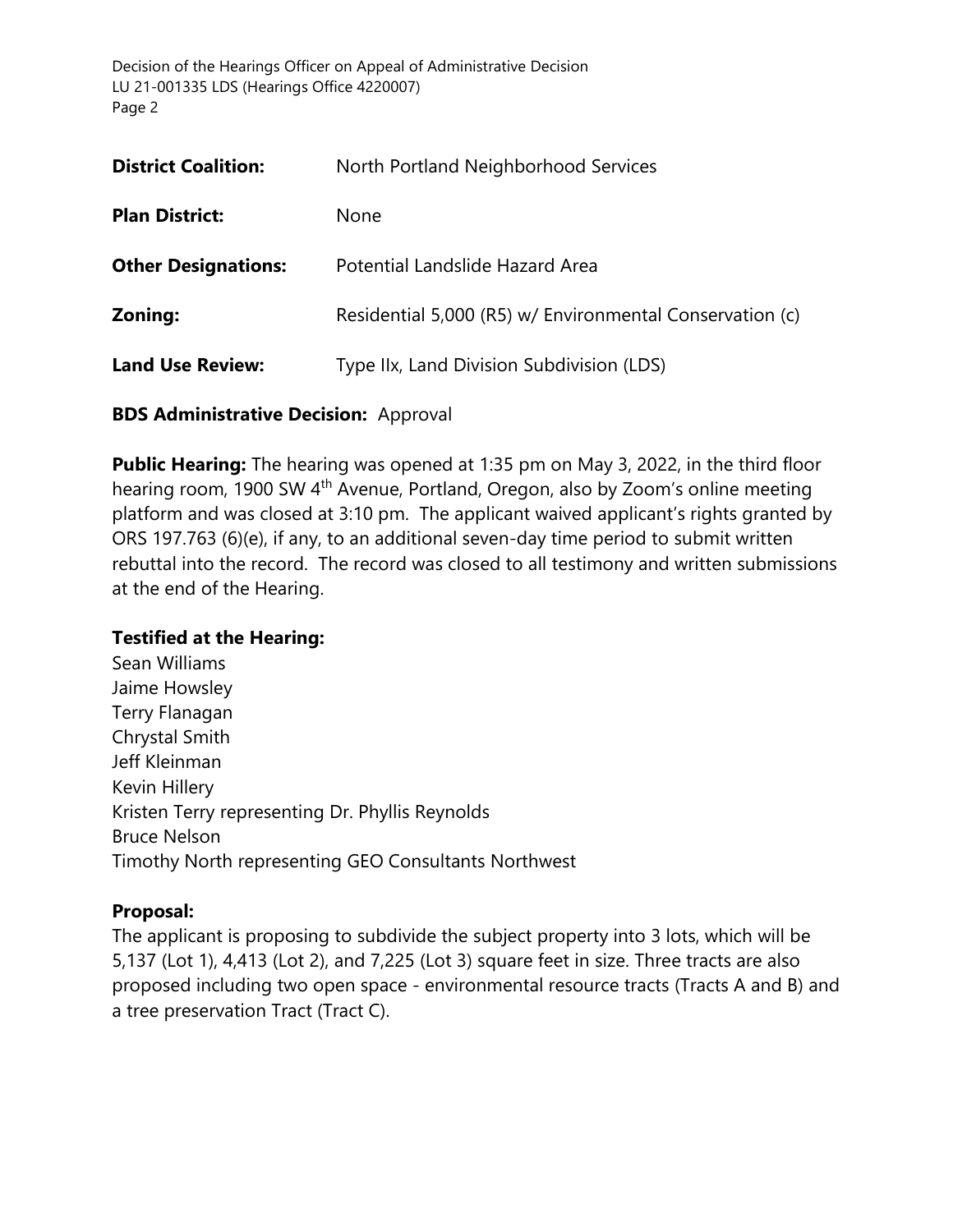This subdivision proposal is reviewed through a Type IIx procedure because: (1) the site is in a residential zone; (2) two or three lots are proposed; and (3) the site is located within a Potential Landslide Hazard or Flood Hazard Area (see 33.660.110).

For purposes of State Law, this land division is considered a subdivision. To subdivide land is to divide an area or tract of land into four or more lots within a calendar year, according to ORS 92.010. ORS 92.010 defines "lot" as a single unit of land created by a subdivision of land. The applicant's proposal is to create 6 units of land (3 lots and 3 tracts). Therefore, this land division is considered a subdivision.

# **Relevant Approval Criteria:**

In order to be approved, this proposal must comply with the approval criteria of Title 33. The relevant criteria are found in Section 33.660.120, Approval Criteria for Land Divisions in Open Space and Residential Zones.

# **II. ANALYSIS**

The City issued a decision in the Applicant's land use proposal approving the application with conditions. (Exhibit H-5). This matter is before the Hearings Officer on appeal by Friends of Overlook Bluff (Appellant). On appeal, Appellant alleges the following:

"As explained below, the applicant has not met its burden of proving compliance with several of the sections listed in this provision [Title33.660.120]. Thus, the preliminary plan should not have been approved."

This is a very general statement and will not be interpreted as an objection or challenge to every criterion unless Appellant raises the issue with sufficient specificity to allow the Applicant to respond and the Hearings Officer to analyze the issue. The substantive content of the appeal focuses on the preservation and protection of a Heritage tree located on the site. It is this issue that will be the focus of the Hearings Officer's decision.

The Hearings Officer finds that there exists a tree on the subject property with the following pertinent characteristics:

- it is an Oregon white oak (*Quercus garryana*),
- it is designated Heritage Tree #259 by the City,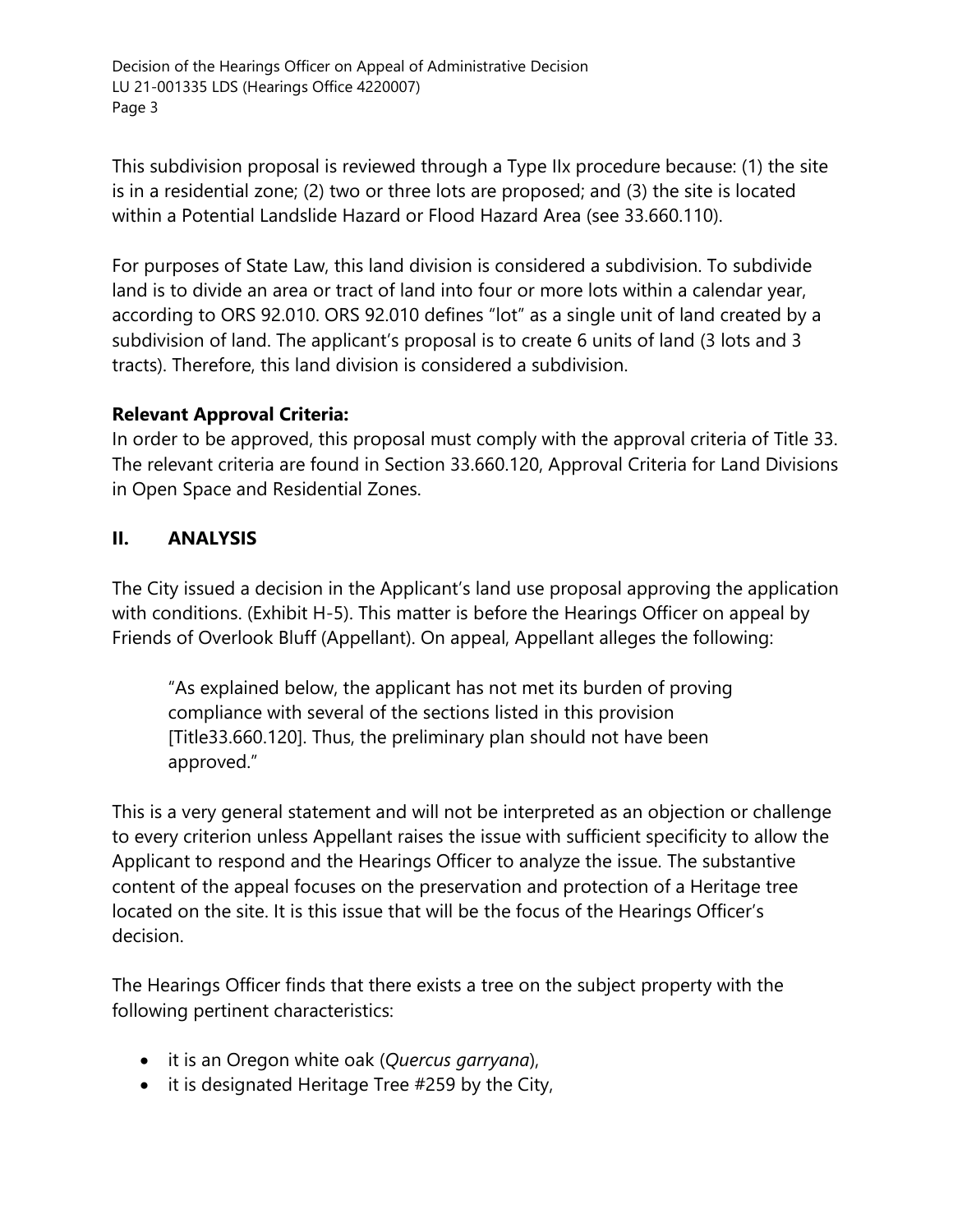- it is 55.5 inches in diameter,
- it is in good health,
- it is still growing,
- it is middle-aged (approximately 150- 250 years old) and
- it may live up to 500 years (total).

These facts are agreed upon by the Applicant, the City, and the Appellant. Appellant argues that the health of the tree will be negatively impacted by the Applicant's development proposal. Appellant seeks additional protection for the tree:

"What is required in order to prevent that injury is the same protection the Hearings Officer found to be necessary in the 2018 proceeding–a Root Protection Zone of 1.5 feet per inch of diameter of the tree, and the inclusion of the entire Root Protection Zone within the Tree Protection Tract."

The Hearings Officer begins the analysis by noting that the outcome in the current case is not bound by the findings or conclusions in the Hearings Officer's 2018 decision; that is, the 2018-decision did not create a binding precedent that must be followed in this current matter.

Appellant argues that the Applicant's proposal does not meet the criteria because the Heritage Tree's roots will be injured, negatively impacting the health of the tree, unless a larger root protection zone is required by the Hearings Officer.

In support of this position Appellant submits a petition signed by arborists: "As local arborists, we ask the City of Portland to protect this irreplaceable tree by providing the optimal amount of root space." The word "optimal" means the most desirable or the most satisfactory option. Specifically, Appellant, with the support of their arborists (the Hearings Officer assumes these arborists are tree experts for the purpose of this decision) seeks a condition that extends the root protection zone from 1-foot per inch of diameter to 1.5-feet per inch of diameter. Their opinions are based on the tree's characteristics, including the soil type and the fact that the tree stands alone in a large field without competition from other trees, and that it has grown without being subjected to negative development nearby. The Hearings Officer finds that the soil is Latourell complex and the upper soil profiles are loam (Exhibit H-17). Therefore, the "tree's absorption occurs in the shallow soil profiles containing the favorable "loam" soil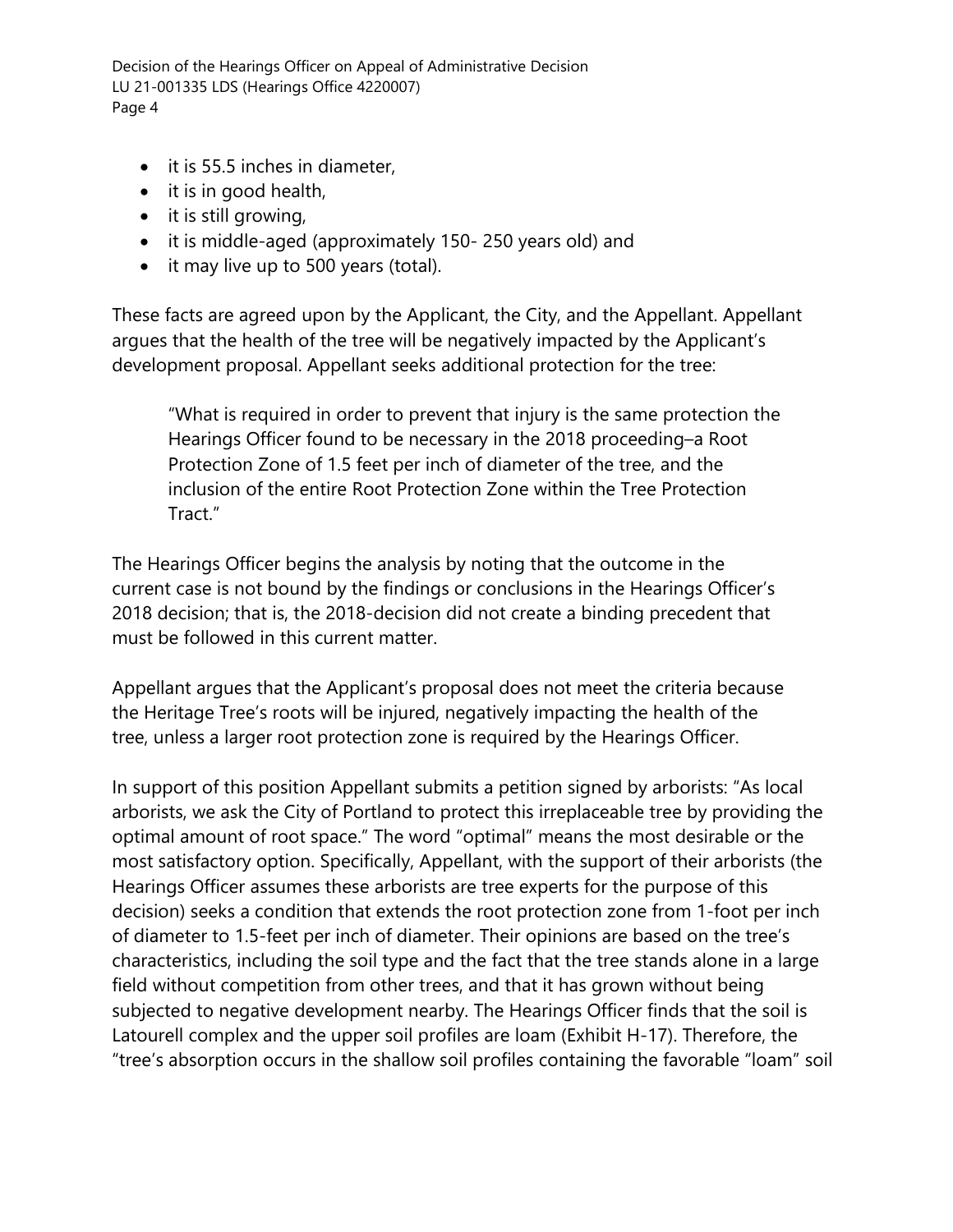type. The upper soil profile provides the best rooting habitat for the tree." (Exhibit H-17 at page 7).

Applicant's arborist and tree expert (qualifications of arborist found in Exhibit H-9 at pages 7-8) Terrence Flanagan, in Exhibit A-2, investigated the roots of this tree using methods that are acceptable within the arborist community.

"A report addressing the results of air spading that was done to map the outer extent of roots from the oak is attached to this report as appendix #4. The air spading was done to discover if there were any significant roots beyond a 54-foot set in a perpendicular direction from the face of the heritage oak's trunk toward the two buildable lots on either side of the oak (SE and NW). In the report the number and size of any roots discovered along a line set 54 feet from the face of the tree's trunk toward the buildable lots is listed.

As the report indicates, no roots above one inch were discovered except in the front northeast comer. Only two roots, 1.5 inches in diameter were found in the test pit to the front, east corner from the oak. The tree protection area will extend to the northeast beyond where that test pit was located, protecting a greater area of soil from impacts."

(Exhibit H-9). In Exhibit A-2 (at page 6) Applicant's Tree Expert submitted the Air Excavation Results of Pit Tests:

/ / / THIS SPACE INTENTIONALLY LEFT BLANK / / /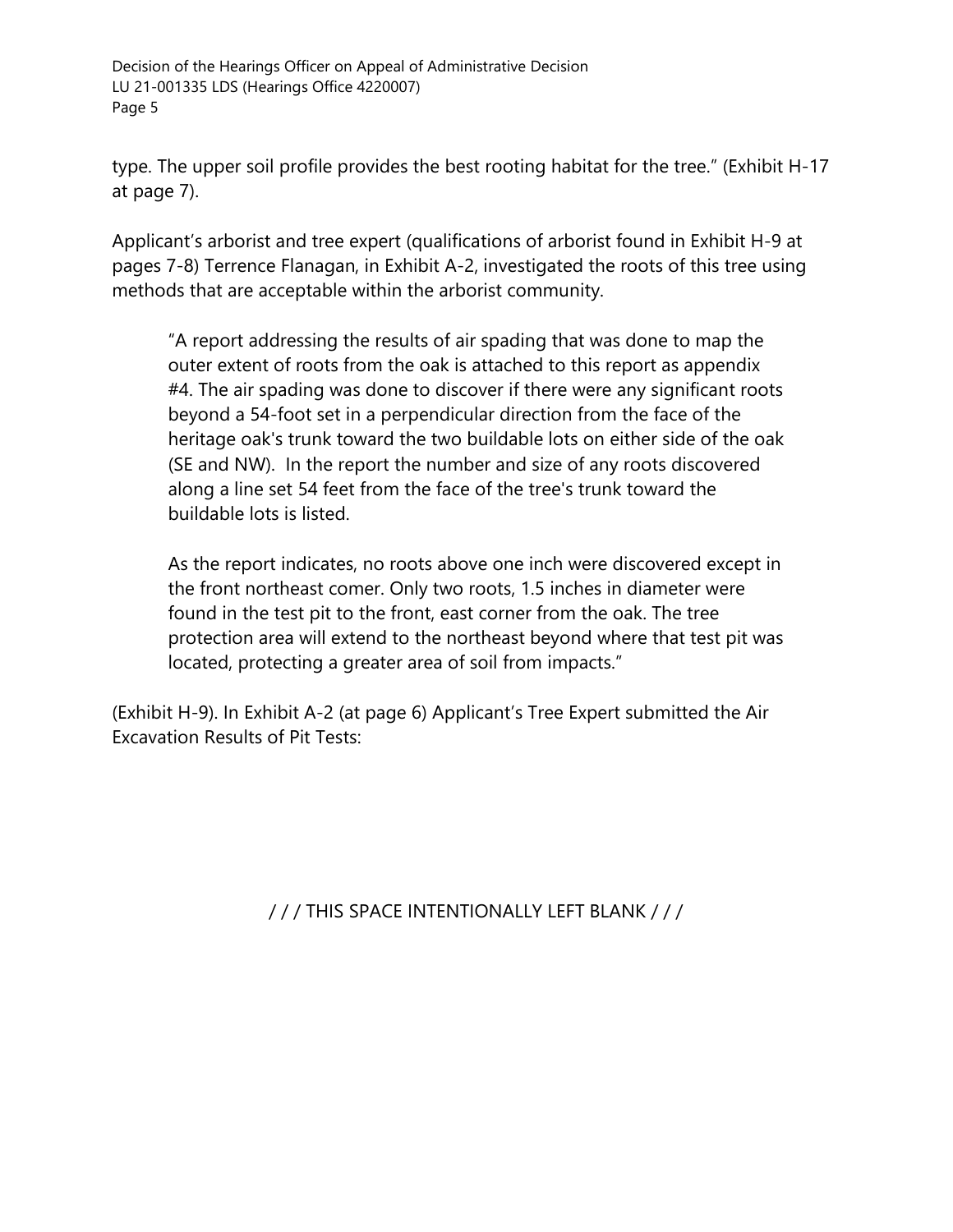#### **Summary**

Air spading was completed in six locations per the City of Portland's Urban Forestry Division Heritage Tree Root Pruning Permit #20-137104-000-00-UF, three pits on each side, northwest and southeast side of the Heritage Oregon white oak (Quercus garryana).

The results of the air spading done per the permit revealed that only one of the pits air spaded revealed any roots larger than one inch in diameter, pit #4. The two roots were only 1.5 inches in diameter. Pits #5 and #6 revealed two roots less than .8 inches in diameter; pit #2 only had two roots less than .25 inches in diameter; pit #3, one root .25 inches diameter; and pit #1, no roots were exposed.

A review of literature on the subject of proper tree protection processes for mature Oregon white oak provided three pertinent citations on the subject. All citations revealed that a radius of twelve times a tree's diameter in all directions for a healthy Oregon white oak on a site with good soil will be adequate to properly protect the tree's long-term health.

In addition, five projects of local tree protection projects for Oregon white oaks that have been managed by Teragan & Associates are presented as well.

Appellant did not contest these findings nor did Appellant contest the manner or method of air spading. The Hearings Officer adopts the findings of the air-spading specified above as true and accurate. Appellant's arborist estimates that the roots extend 100 feet from the tree ("It is highly likely that the Overlook Heritage Tree's roots extend over 100 feet from the trunk of the tree[.]" Exhibit H-17. The Hearings Officer finds that some of the tree's roots extend beyond the Applicant's proposed root protection zone.

Appellant asks the Hearings Officer to find that the optimal root protection zone is 1.5 feet/inch of diameter. Appellant's arborist states the following:

"The scientific literature and guidance documents give a range of formulas for establishing root protection zones. Oaks in the Urban Landscape provides a good summary of 8 different formulas for establishing the appropriate root protection zone."

(Exhibit H-17 at page 5). If Title 33 and Title 11 were silent as to the formula used for establishing the appropriate root protection zone then perhaps the Hearings Officer's duty would be to select the best formula for this tree. City Council was free to legislate any formula for establishing the appropriate root protection zone, including a requirement that Heritage trees require root protection of 1.5 feet per inch of diameter. In contrast to the suggested standard of "optimal" City Council (through their legislative power) directs the Hearings Officer's analysis to the following formula. The clear and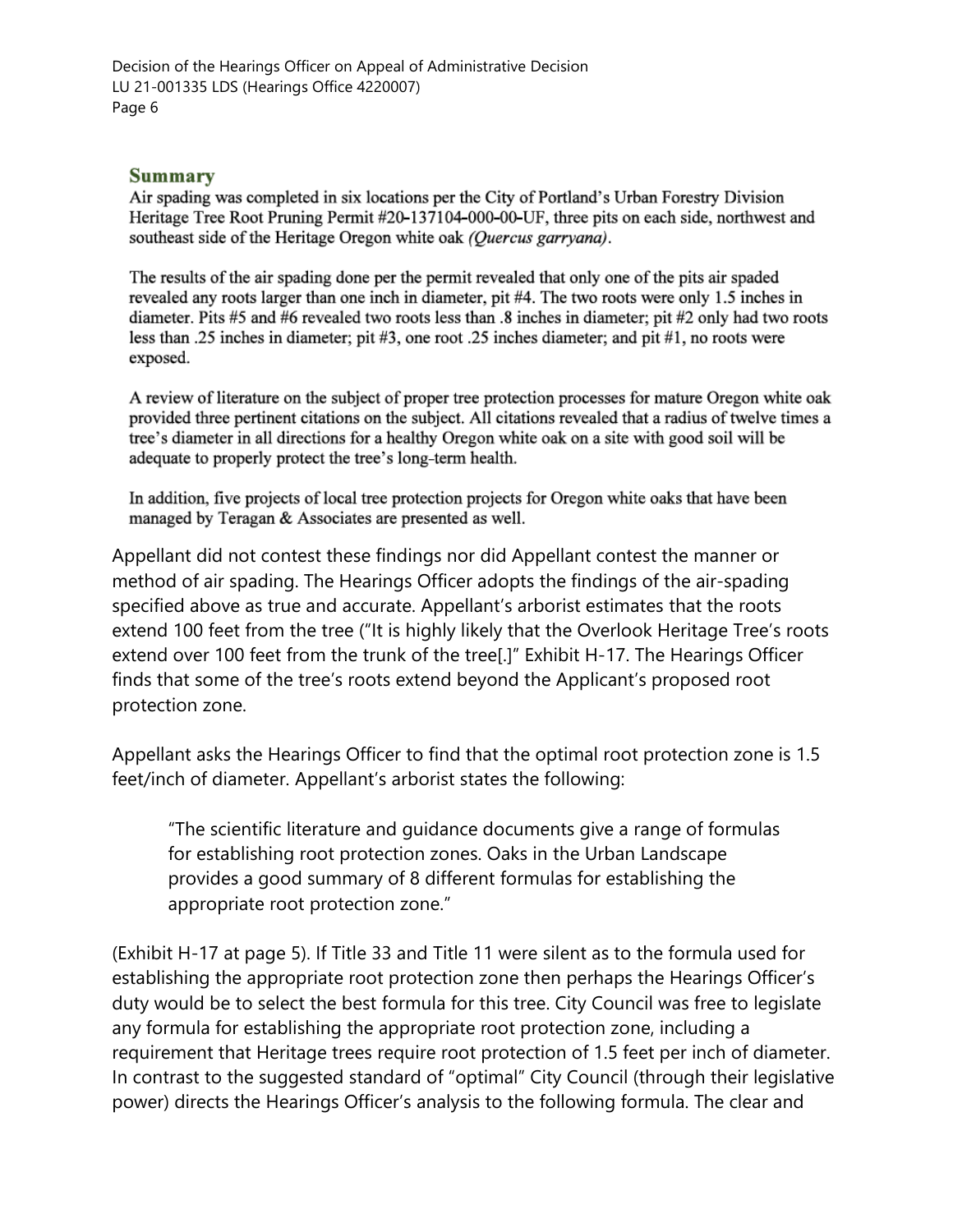objective requirement found in City Code 11.60.030(C)(1)(a) states the following: "a minimum of 1 foot radius (measured horizontally away from the face of the tree trunk) for each inch of tree diameter[.]" The Hearings Officer finds Applicant's proposal meets this criterion. "The area set aside for the tree on its own Tree Preservation Tract is equal to the tree protection area, set as a radius in all directions equal to at least 12 times the tree's diameter from the tree trunk face plus additional area, 65.5 feet to the rear (SW) and 73 feet to the front (NE)." (Exhibit H-5). This is greater protection than required by 11.60.030(C)(1)(a) and this additional protection will help to offset the negative impacts of climate change, shade, soil type, and future growth.

In Exhibit E-6 the City's Urban Forestry division states the following:

"[Applicant's arborist] provided recommendations for additional root protection measures including implementing alternative foundation designs that reduce the root impacts in the footprints of the new structures, shifting utilities, and adding geotextile fabric with mulch over the other areas of the two lots to protect roots (see page 10 of 2020 arborist report). **These additional protection measures are important as they reduce the impacts to the Heritage tree roots beyond the root protection area established by the Prescriptive Path.** Identifying and protecting potential roots within the footprints of the building must considered while determining building designs. Urban Forestry will review potential root impacts and foundation designs that best protect the Heritage Tree while also meeting required geotechnical requirements."

Applicant's tree expert and the City's Urban Forestry division conclude the 1-foot/inch root protection zone is sufficient to protect the tree from health jeopardizing injury now and in the future as it grows. Appellant's tree experts argue that a 1.5-foot/inch is necessary to protect the tree now and in the future as it grows.

Based on the testimony at the Hearing and the evidence in the record, the Hearings Officer resolves the issue in favor of Applicant. The proposal meets the clear and objective criteria applicable to this land use proposal. The City's Code does not require the "optimal" amount of root protection. Lastly, Appellant argues that shade from any structures built and climate change (drought) may negatively impact the tree's health. The Hearings Officer finds these concerns valid but overall these impacts, combined with the impacts of development proposed outside the root protection zone, do not amount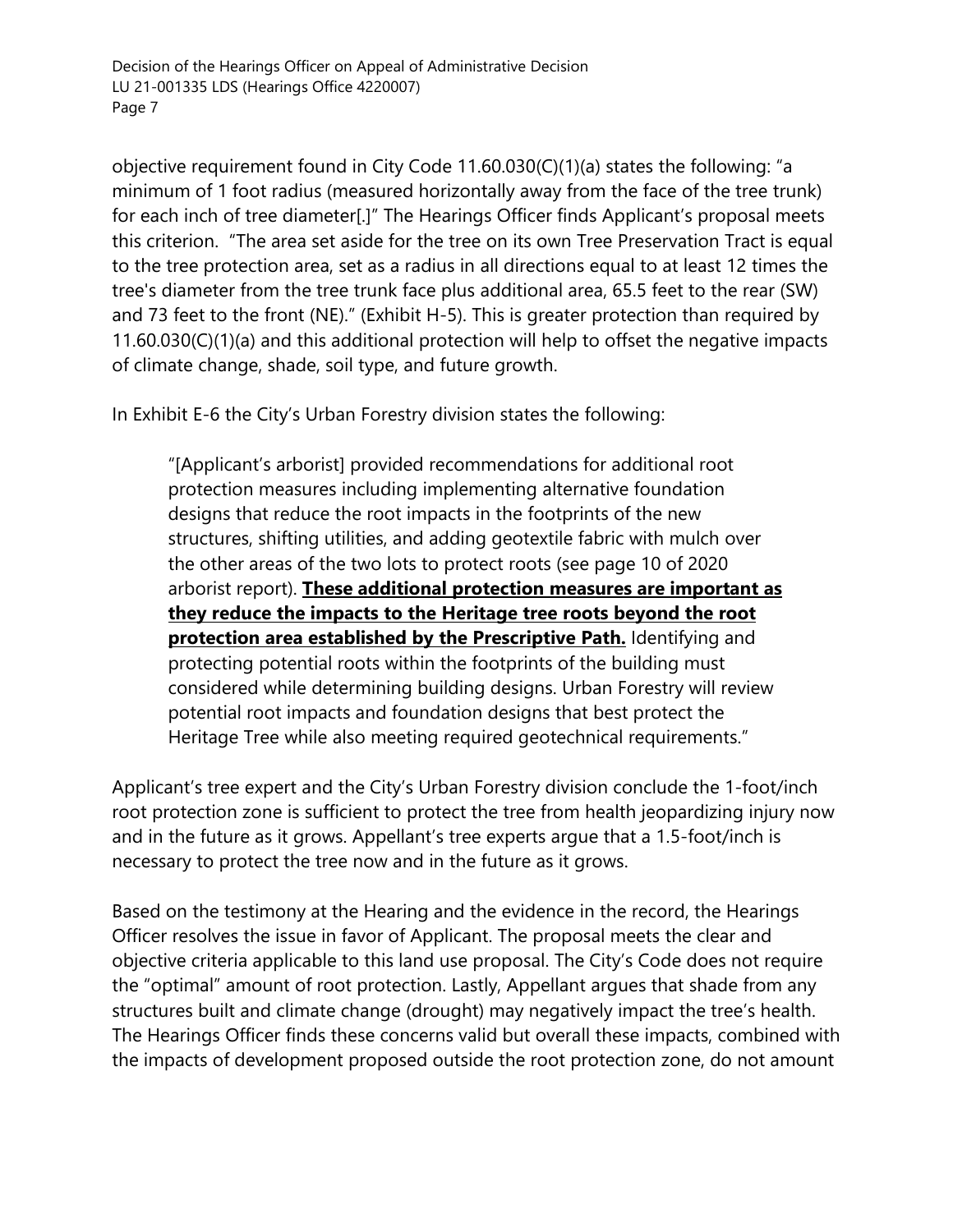to a failure to "preserve" the tree. Climate change is a pre-existing condition and not a specific characteristic of site or the result of the proposed development.

Even if the Hearings Officer found that the optimal root protection zone is 1.5-feet per inch ("It requires as much undisturbed soil as possible to maintain itself and its root system." Exhibit H-6 at page 4) is necessary to prevent health-jeopardizing injury to the tree, Applicant's attorney argues that the Hearings Officer does not have the authority to require the enlarged root protection zone sought by Appellant. (Exhibit H-9). "[Standards and criteria] that are not clear and objective simply cannot be applied to the application, and, therefore, provide no basis for denial of the application, nor for further conditions such as an enlarged tree preservation tract." (Exhibit H-9).

Applicant's legal argument is premised on the following Oregon Revised Statute (ORS) enacted by Oregon's legislature: "[A] a local government may adopt and apply only clear and objective standards, conditions and procedures regulating the development of housing, including needed housing." ORS 197.307(4) (also known as, needed housing statutes). Protections for the Heritage tree in conjunction with the proposed subdivision amounts to regulation of the development of housing, including needed housing. The City has a need for additional housing to be built (Exhibit H-10 through H-15). Therefore, the Hearings Officer may only apply to the applicant's proposal those tree protection provisions that are clear and objective.

In *Roberts v. Cannon Beach*, 316 Or. App. 305 (Or. App. 2021) the Court explained the purpose of the clear and objective standard:

"Ultimately, in the context of ORS 197.307(4), the degree of clarity required for standards, conditions, and procedures for housing development represents a balance between the need of applicants for an understandable route to approval of the applied-for development and the need of local governments for code-drafting requirements that are realistically achievable."

The Land Use Board of Appeals (LUBA) and the Circuit Court have issued legal decisions in other land development cases that provide analysis regarding this "clear and objective" standard that guide the Hearings Officer's analysis in the current case.

In *Warren v. Washington*, 439. P.3d 581 (Or. App. 2019), the Court noted that LUBA found the term used in the applicable City code "measurably improved" was not clear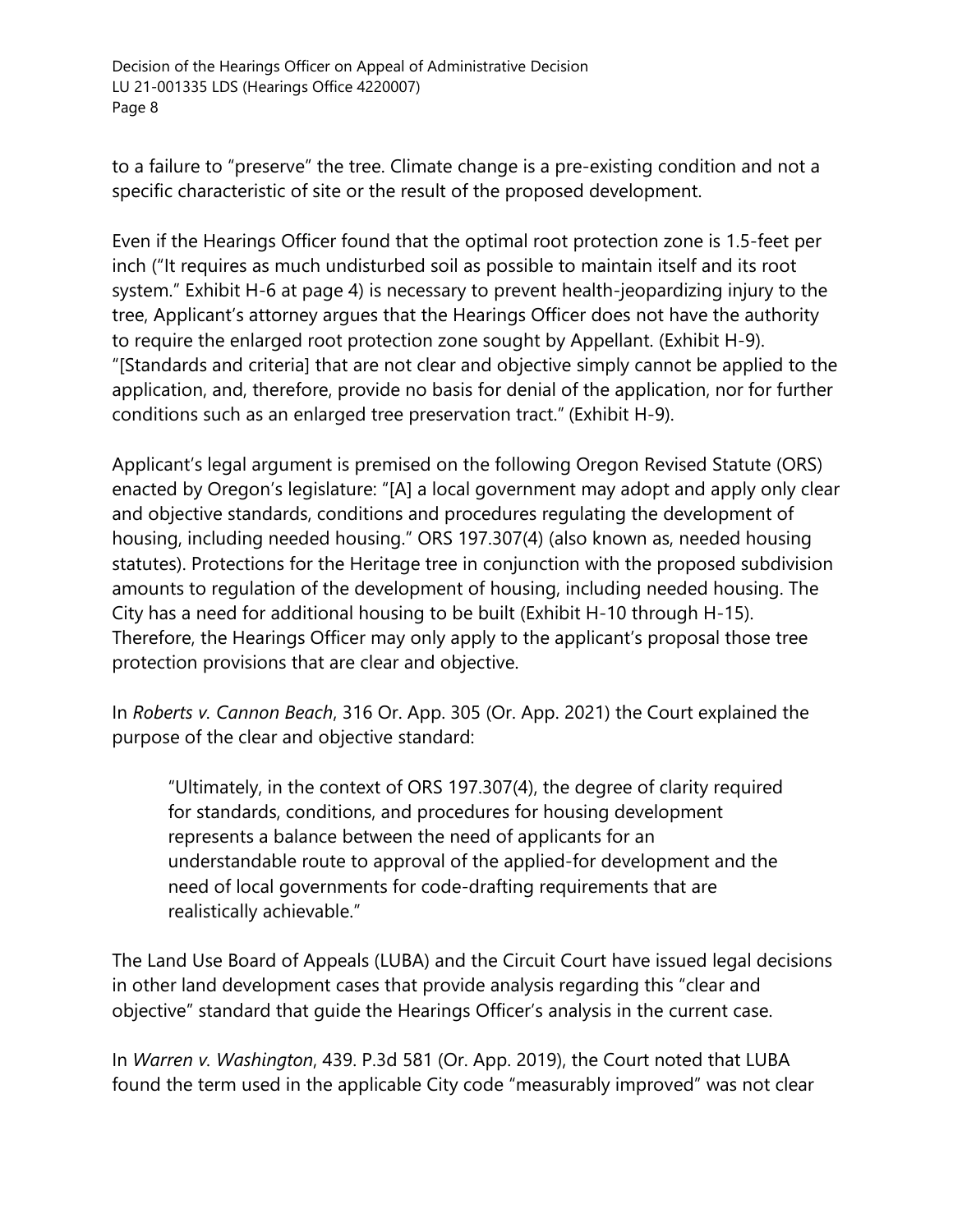and objective. For comparison, in *Roberts v. Cannon Beach*, 316 Or. App. 305 (Or. App. 2021) the Court rejected the position "that a standard is not 'clear and objective' any time that one of its terms, considered apart from its context, has more than one plausible meaning[.]" In that case, the Court explained that the standard has two parts:

"First, a standard, condition, or procedure must be objective. As LUBA has explained, "objective" means "existing independent of mind. "Standards are not objective "if they impose 'subjective, value-laden analyses that are designed to balance or mitigate impacts of the development on (1) the property to be developed or (2) the adjoining properties or community.'" Second, as LUBA observed in this case, standards must also be clear. "[T]he term 'clear' means 'easily understood' and 'without obscurity or ambiguity.'"

LUBA has found that "there is no possible dispute that the planned development standards [in the applicable code] requiring "compatibility" with surrounding development, based on 14 factors, are not "clear and objective" approval standards. The [applicable code's] compatibility standard requires "subjective, value-laden analyses that are designed to balance or mitigate impacts." *Group B, LLC v. City of Corvallis*, 72 Or LUBA 74, 81 (2015) citing *Rogue Valley Assoc. of Realtors*, 35 Or LUBA at 158.

The Hearings Officer now turns to the approval criteria cited and relied upon by Appellant to determine if they are clear and objective. In this case the applicable approval criteria are found in Title 33.660.120. This code requires that the standards and approval criteria of Chapter 33.630, Tree Preservation, must be met. "Heritage Trees must be preserved unless removal has been approved by the Urban Forestry Commission." Title 33.630.100(B). The Heritage Tree is preserved in the Applicant's proposal; that is, it will not be removed and it will not be subject to health-jeopardizing injury. Preservation of the Heritage Tree meets Option 1 of the Minimum Tree Preservation Standards (33.630.100.1).

PCC 33.630.200(A) requires that "*To the extent practicable*, trees proposed for *preservation provide the greatest benefits* as identified in the purpose of this chapter." In Title 33.630.010 the "[d]esired benefits of trees" include:

• Protecting public health through the absorption of air pollutants, contamination, and capturing carbon dioxide;

- Buffering from noise, wind, and storms;
- Providing visual screening and summer cooling;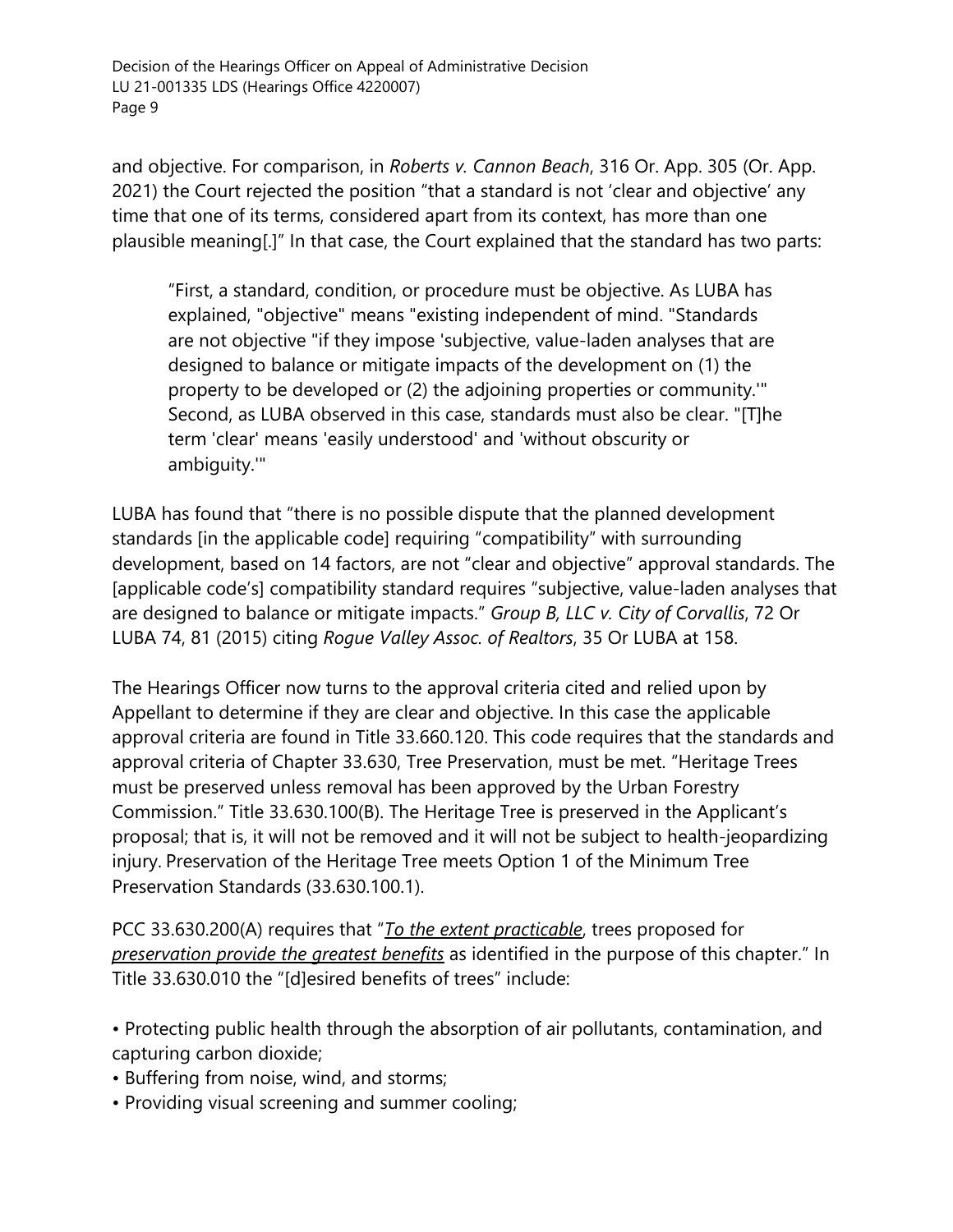- Reducing energy demand and urban heat island impacts;
- Filtering stormwater and reducing stormwater runoff;
- Reducing erosion, siltation, and flooding;
- Stabilizing slopes;
- Enhancing property values;

• Providing fish and wildlife habitat, including support for native species biodiversity through

the preservation and planting of native trees;

• Providing food for people and wildlife; and

• Contributing to the beauty of the City, its natural heritage, and the character of its neighborhoods.

Title 33.630.200(C) requires the following: "Tree preservation is maximized to the extent practicable while allowing for reasonable development of the site, considering the following:

1. The specific development proposed;

2. The uses and intensity of development expected in the zone and the area in which the site is located;

3. Requirements to provide services to the site under Chapters 33.651 through 33.654, including street connectivity and street plan requirements. Options to limit impacts on trees while meeting these service requirements must be evaluated;

4. Requirements to protect resources in Environmental, Pleasant Valley Natural Resources, or Greenway Natural, Water Quality, and River Environmental overlay zones. Protection of environmental resources and retention of benefits from trees should be maximized for the site as a whole; and

5. Other site constraints that may conflict with tree preservation, such as small or oddly shaped sites or trees located in existing utility easements."

The Hearings Officer finds that these sections of the City's Code are subjective and require a value-laden analyses designed to balance or mitigate impacts of the development on the subject property. PCC 33.630.200(A)'s standard of "to the extent practicable" is not objective. The word "Practicable" is defined in PCC 33.910 as: "Capable of being done after taking into consideration cost, existing technology, and logistics in light of overall project purposes." And consideration of the "greatest benefits" requires application of 11 factors. Title 33.630.200(C)'s use of the phrase "maximized to the extent practicable while allowing for reasonable development" to be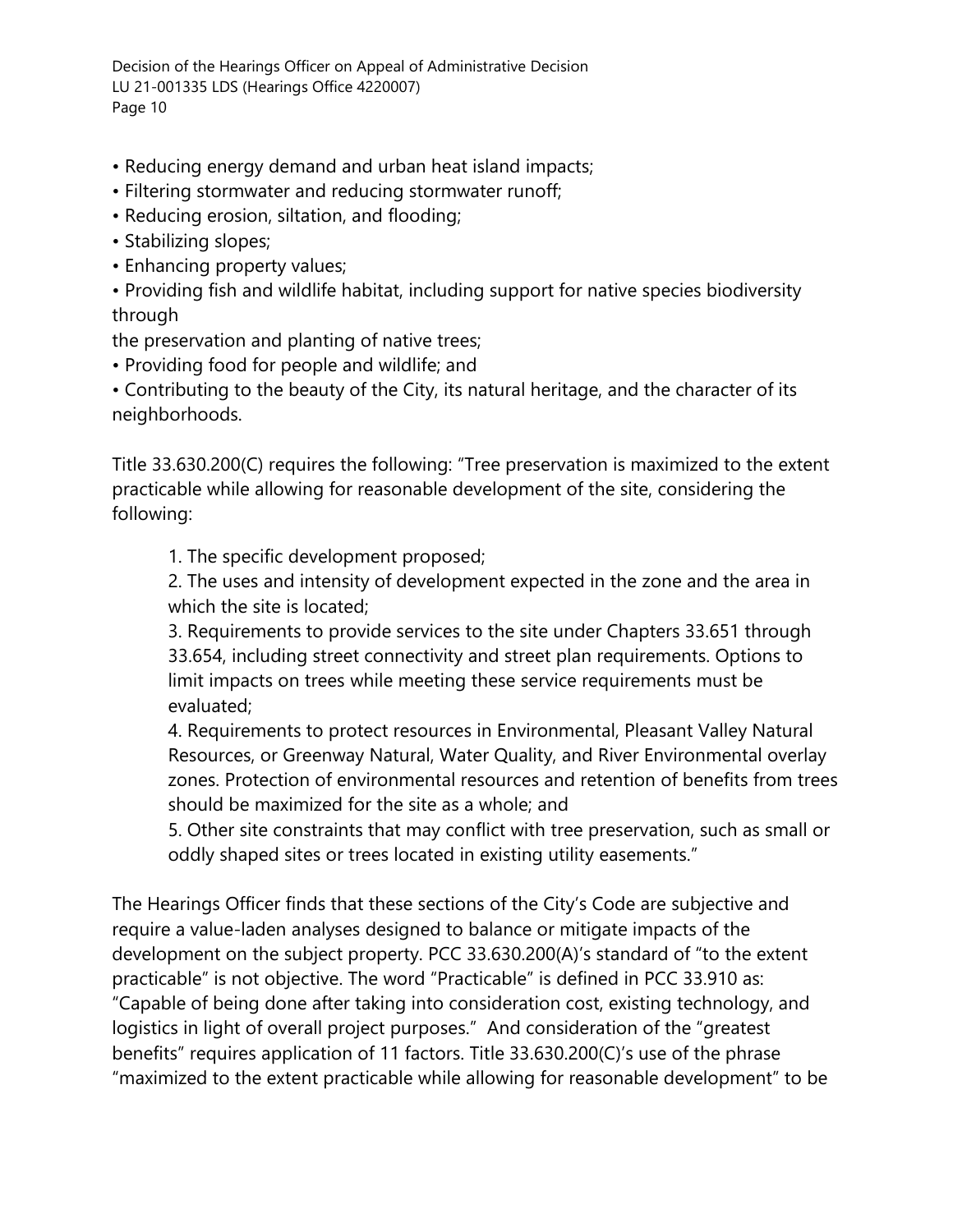determined by applying five factors is equally subjective. These standards may not lawfully applied to needed housing proposals.

Title 33.610.100 provides minimum tree preservation standards. Subsection B requires the following:

"Heritage Trees. Heritage Trees located on the land division site may be counted toward meeting preservation standards. Heritage Trees must be preserved unless removal has been approved by the Urban Forestry Commission."

The word preserved is not defined in Title 33. Appellant argues that the word "preserved" in this context means the following: "The tree must be permitted to grow and remain healthy." Applicant argues that whether a tree is "permitted to grow" and "remain healthy" requires a subjective and value-laden judgment. The Hearings Officer finds that reasonable minds can differ (as demonstrated by the conflicting expert testimony). "Permitted to grow" and "remain healthy" are subjective and value-laden judgments. Moreover, the Hearings Officer finds that Applicant's proposal does allow the tree to remain healthy and grow as indicated in the findings of Applicant's tree expert and the City's Urban Forestry division.

Title 11.20.060(H) states the following: "It is unlawful for any person without prior written authorization from the City Forester to remove, prune, or injure any Heritage Tree." PCC 11.80.020.B.20 definition of injury which includes the following: "'Injury' means a wound inflicted upon a tree from any activity, including trenching, excavating, altering the grade, smothering with the root protection zone of a tree, bruising, scarring, tearing or breaking of roots, bark, trunk, branches or foliage, herbicide or poisoning, or any other action leading to the death or permanent damage to tree health…[listing of various items]." The Hearings Officer finds that the City Forester has authorized the proposed land division: "Urban Forestry does not object to approval of the proposed development. The development will be subject to Urban Forestry standards and requirements during the permit review process." Exhibit E-6. Therefore, these small roots outside the root protection zone will be injured in that some of the roots will break. Urban Forestry is authorizing this amount of injury to occur. The Hearings Officer finds that breaking these small roots will not prevent the tree from growing and remaining healthy (it is not a health-jeopardizing injury).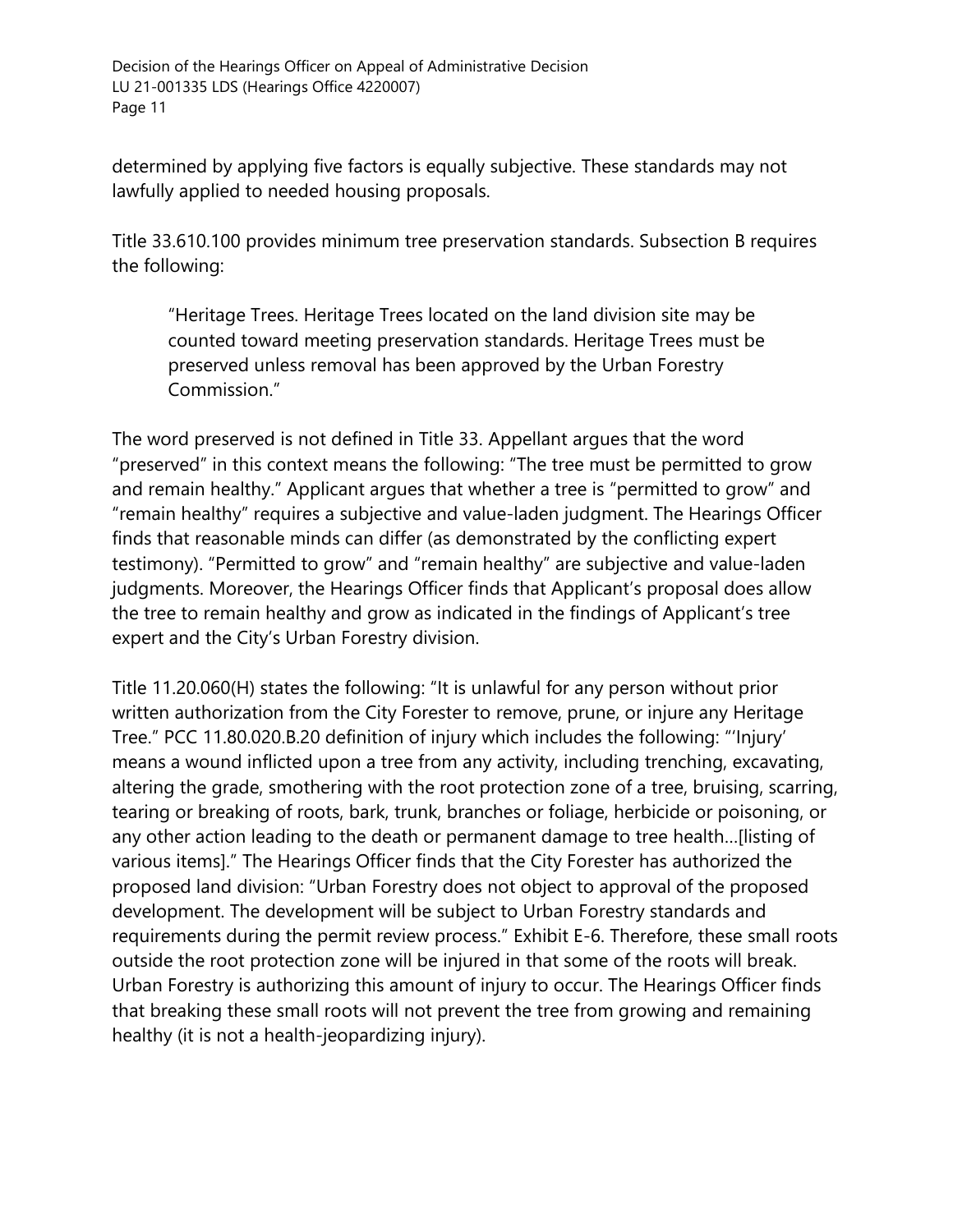Appellant did not attempt to prove that Applicant's Tree Expert was unqualified. Although it was suggested through testimony at the Hearing that perhaps the Applicant's Tree Expert's credibility is impacted because they received compensation from Applicant. Exhibit A-2 at page 3 explains the compensation did not depend on a particular outcome in the report:

"That Teragan & Associates, Inc.'s compensation is not contingent upon the reporting of a predetermined conclusion that favors the cause of the client or any other party, or upon the results of the assessment, the attainment of stipulated results, or the occurrence of any subsequent events."

The Hearings Officer finds that the Applicant's tree expert's testimony is credible despite the compensation promised by Applicant because compensation was not contingent on a particular outcome in the report. Compensation is not a sufficient basis, under the facts of this case, to discredit the expert opinions of the Applicant's arborist.

The Hearings Officer finds that the entire site is located within the Potential Landslide Hazard Area. The approval criteria Title 33.632 states that the lots, buildings, services, and utilities must be located on parts of the site that are suitable for development in a manner that reasonably limits the risk of a landslide affecting the site, adjacent sites, and sites directly across a street or alley from the site. In Exhibit H-5 at pages 8-9, the City's decision states the following:

"Deep foundations, retaining walls, ground improvement, or other engineering solutions may be necessary to develop the lots in a manner that reasonably limits the risk of a landslide affecting the site. We concur with the opinion of Geo Consultants Northwest that the lots can be developed in a manner that reasonably limits the risk of a landslide affecting the site, adjacent sites, and sites directly across the street. A geotechnical report specific to the development proposed on each lot will be required at the time of application for building permits."

The Hearings Officer adopts this finding and concludes this criterion is met.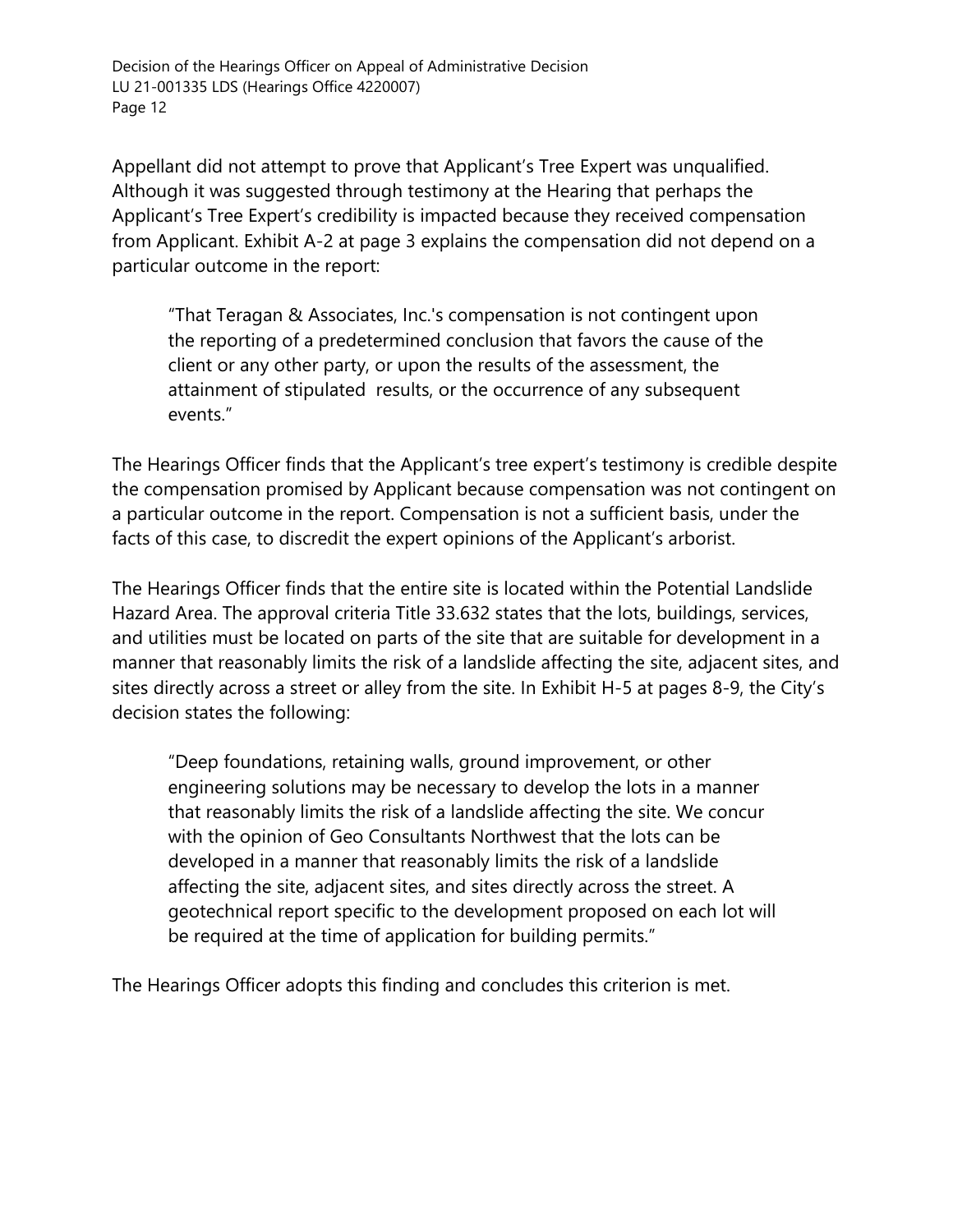# **III. CONCLUSIONS**

The applicant has proposed a 3-lot subdivision with Environmental Resource Tracts (Tracts A & B) and a Tree Preservation Tract (Tract C). The relevant standards and approval criteria have been met, or can be met with conditions. The primary issues identified with this proposal are: Potential Landslide Hazard Area and Tree Preservation. With conditions of approval that address these requirements this proposal can be approved. The Hearings Officer upholds the City's decision, adopts its findings of fact and conclusions of law, and hereby incorporates the City's decision into this order by reference. (Exhibit H-5).

# **IV. DECISION**

The Appellant did not prevail in this appeal.

Approval of a Preliminary Plan for a 3-lot subdivision, that will result in three standard lots, two Environmental Resource Tracts (Tracts A & B) and a Tree Preservation Tract (Tract C), as illustrated with Exhibits C.1-C.3, subject to the following conditions:

A. The Final Plat must show the following:

1. The environmental resource tracts shall be noted on the plat as "Tract A & B: Open Space (Environmental Resource)." A note must also be provided on the plat indicating that the tracts will be commonly owned and maintained by the owners of Lots 1-3 or be consistent with the ownership requirements of 33.430.160.E.

2. The Tree Preservation tract shall be noted on the plat as "Tract C: Tree Preservation. A note must also be provided on the plat indicating ownership of the tract in conformance with 33.636.100.A.

3. A recording block for each of the legal documents such as maintenance agreement(s), acknowledgement of special land use conditions, or Declarations of Covenants, Conditions, and Restrictions (CC&Rs) as required by Conditions B.3-B.6 below. The recording block(s) shall, at a minimum, include language substantially similar to the following example: "A Declaration of Maintenance Agreement for (name of feature) has been recorded as document no. , Multnomah County Deed Records."

B. The following must occur prior to Final Plat approval: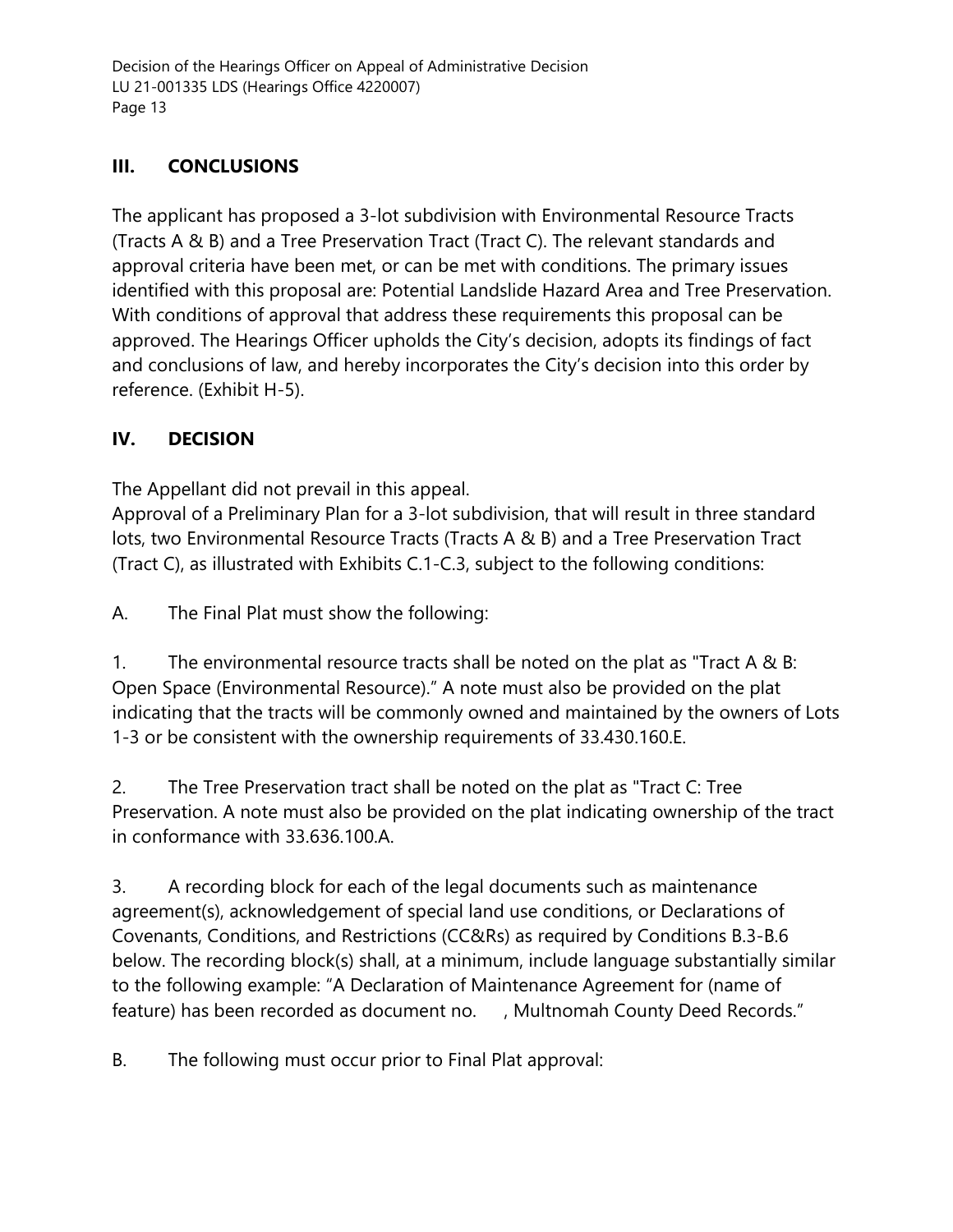1. The applicant shall meet the requirements of the City Engineer for right of way improvements along the site's N Overlook Terrace frontage. The applicant must obtain approved permits from the Portland Bureau of Transportation to install the required sidewalk corridor including street tree planting per the requirements of Urban Forestry. The improvements along the frontage of the Tree Preservation Tract (Tract C) must be constructed prior to final plat approval. The improvements along the frontage of the undeveloped lots may be constructed with development on each lot as per the City Engineer's discretion.

2. The applicant shall meet the requirements of the Water Bureau for providing plans and financial assurances for water main extensions in N Overlook Terrace.

3. A Maintenance Agreement(s) shall be executed for Tracts A & B, the Environmental Resource tracts described in Condition A.1 above. The agreement(s) must be reviewed by the City Attorney and the Bureau of Development Services, and approved as to form, prior to final plat approval. The agreement must also include:

a. assign common, undivided ownership of the tract to the owners of all lots, a homeowner's association or meet the requirements of 33.430.160.E;

b. include provisions for assigning maintenance responsibilities for the tract; c. provisions assigning maintenance responsibilities for required plantings located within the tracts;

d. include a description of allowed/prohibited activities consistent with Chapter 33.430;

e. include conditions of this land use approval that apply to the tract.

4. A Maintenance Agreement shall be executed for the Tree Preservation Tract (Tract C) described in Condition A.2 above. The agreement shall describe the tree preservation requirements and restrictions on development and include provisions assigning maintenance responsibilities for the tract consistent with the purpose of the tract, and all applicable City Code standards. The agreement must be reviewed by the City Attorney and the Bureau of Development Services, and approved as to form, prior to final plat approval.

5. The applicant shall meet Fire Bureau requirements for adequate fire flow by executing an Acknowledgement of Special Land Use conditions requiring residential development on Lots 2 and 3 to contain internal fire suppression sprinklers. The acknowledgement shall be referenced on and recorded with the final plat.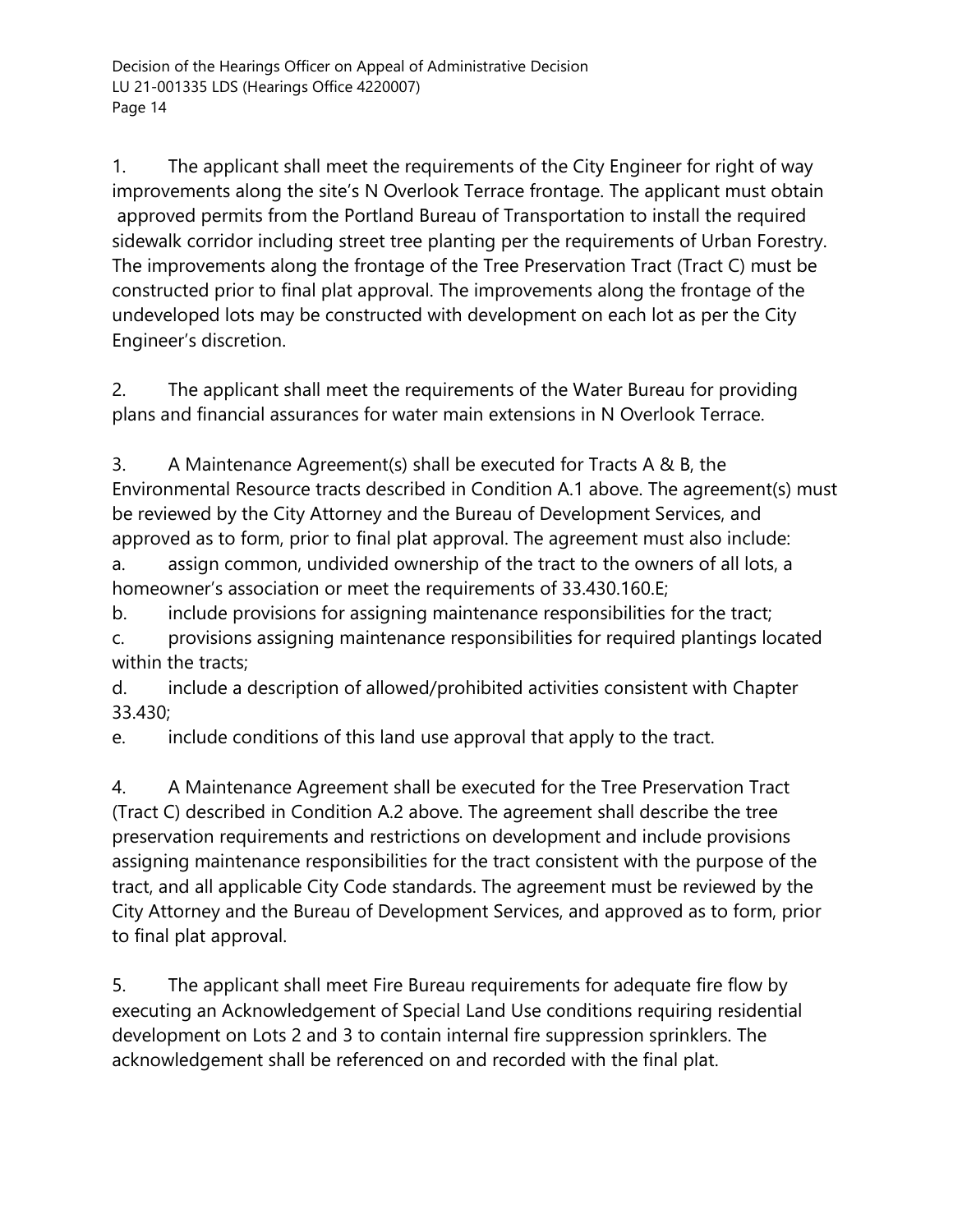6. The applicant shall execute an Acknowledgement of Tree Preservation Land Use Conditions that notes tree preservation requirements that apply to Lots 1, 2, and Tract C. A copy of the approved Tree Preservation Plan must be included as an Exhibit to the Acknowledgement. The acknowledgment shall be referenced on and recorded with the final plat.

7. The applicant must obtain and finalize a Zoning Permit for clearing and planting within the environmental resource tracts as follows:

• Clearing a 3,375 square foot area of nuisance species and replanting it with native grass seed mix, 7 groundcover plants and 2 shrubs per 50 square feet of cleared area, per 33.430.140.L.

• Trees must be minimum one-half inch in diameter, shrubs must be in at least one gallon pots and groundcovers must be in a least 4 inch pots. All plants must be native species selected from the Portland Plant List.

The permit plans must show the location, size and species of the required plants. The plants must be inspected and the Zoning Permit must receive final inspection approval prior to final plat approval.

• All new plantings must be labeled "Required plantings, per LU 21-001335 LDS".

8. The applicant must install protective fencing around the perimeter of the tree preservation tract as shown on the Preliminary Clearing and Grading Plan (Exhibit C.1). The fence must be 6-foot-high chain link and be secured to the ground with 8-foot metal posts driven into the ground. Prior to final plat the applicant a must receive final inspection approval of a Zoning Permit verifying that the fencing has been installed.

C. The following conditions are applicable to site preparation and development of individual lots:

1. Development on Lots 1 through 3 shall be in conformance with the Preliminary Clearing and Grading Plan (Exhibit C.1), the applicant's arborist report (Exhibit A.2) and Tree Preservation Approval Criteria document (Exhibit A.3). Specifically, the 55.5-inch Oregon white oak heritage tree located in Tract C is required to be preserved, with the root protection zone indicated on Exhibit C.1. Tree protection fencing is required around the perimeter of the Tree Preservation Tract. The fence must be 6-foot-high chain link and be secured to the ground with 8-foot metal posts driven into the ground. No encroachments are allowed within Tract C or the root protection zone unless specifically authorized by Urban Forestry.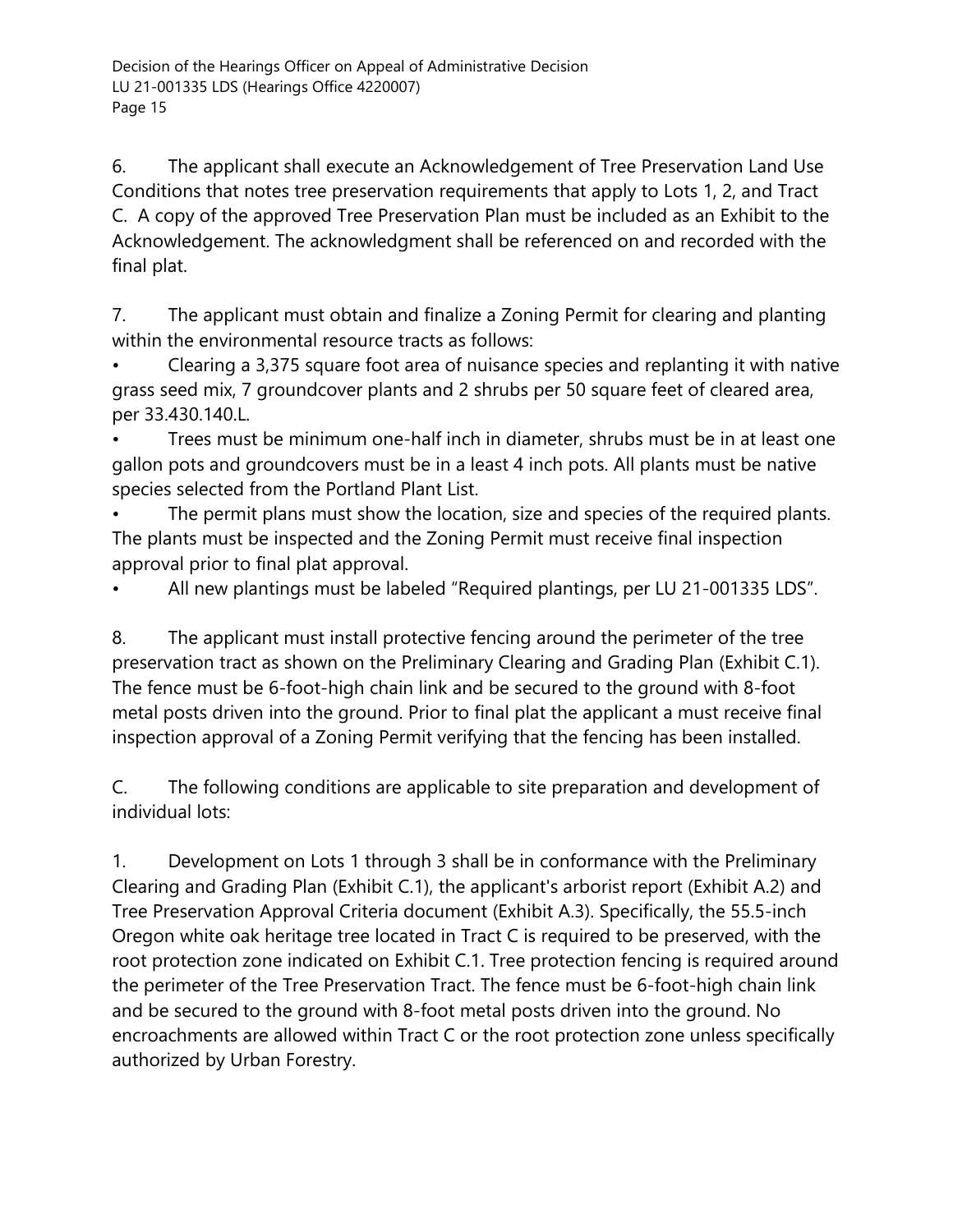a. Area not to be covered by structures, but outside of the tree protection fencing, must be covered with 12" depth of wood chips over geotextile fabric or fenced off to prevent soil compaction, unless directed otherwise by the Urban Forester. Wood chips and fabric to be removed at the end of the project with up to a 4" depth of wood chips that could remain without fabric beneath them.

b. Overall hydrology of the site may not be changed through soil augmentation or irrigation without permission from Urban Forestry.

c. See Arborist Report (Exhibit A.2) Appendix 3 for additional tree protection steps including requirements pre, during, and post construction.

d. Driveways, utilities, and stormwater facilities shall be positioned on Lots 1 and 2 to limit excavation on the side of the lots adjacent to the Tree Preservation Tract to the extent practicable.

e. Urban Forestry shall review potential root impacts and foundation designs for homes on Lots 1 and 2 that best protect the Heritage Tree while also meeting required geotechnical requirements.

2. Development on Lot 3 shall be in conformance with the Preliminary Clearing and Grading Plan (Exhibit C.1) and the Tree Protection Plan for Port Orford Cedar (Exhibit A.4). Tree protection fencing shall be installed on Lot 3 as indicated on Exhibit C.1. The fence must be 6-foot-high chain link and be secured to the ground with 8-foot metal posts driven into the ground.

3. The applicant shall meet the requirements of the City Engineer for right of way improvements along the frontage of Lots 1 through 3 including street tree planting.

4. The applicant must meet the Fire Bureau requirements for addressing and aerial fire department access. Aerial access applies to buildings that exceed 30 feet in height from the fire access as measured to the bottom of the eave of the structure or the top of the parapet for a flat roof.

5. The applicant will be required to install residential sprinklers in the new houses on Lots 2 and 3 to the satisfaction of the Fire Bureau.

6. A geotechnical report will be required for development of new structures on Lots 1 through 3 to the satisfaction of the Site Development section of BDS.

7. Development on lots shall be in conformance with the following: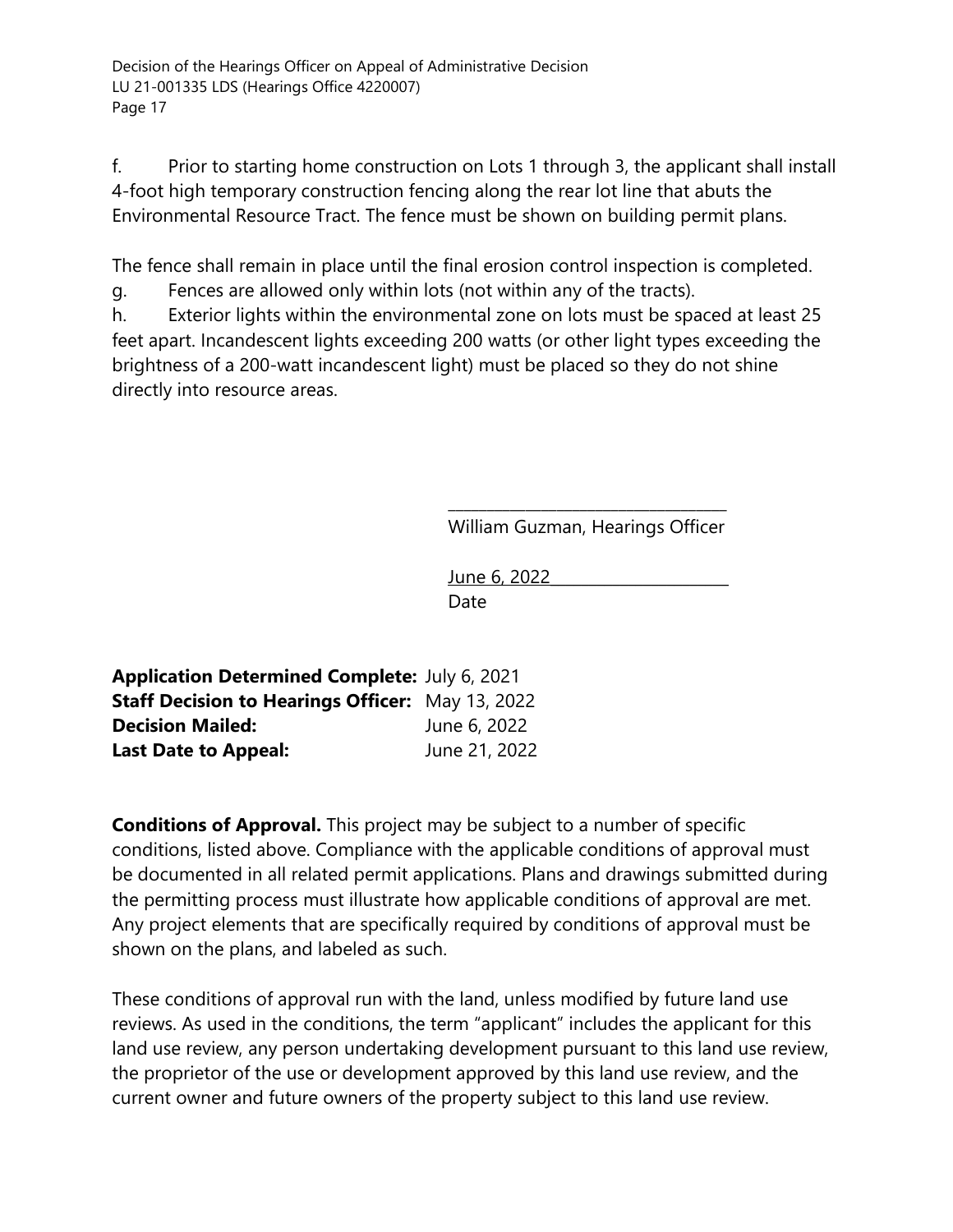**Appealing this decision.** The Hearings Officer's decision is final and takes effect on the day the notice of decision is mailed. The decision may not be appealed to City Council, but may be appealed to the Oregon Land Use Board of Appeals (LUBA), as specified in the Oregon Revised Statute (ORS) 197.830. Among other things, ORS 197.830 requires that:

- an appellant before LUBA must have presented testimony (orally or in writing) as part of the local hearing before the Hearing's Officer; and
- a notice of intent to appeal be filed with LUBA within 21 days after the Hearings Officer's decision becomes final.

Please contact LUBA at 1-503-373-1265 for further information on filing an appeal.

**Recording the land division.** The final land division plat **must** be submitted to the City **within three years** of the date of the City's final approval of the preliminary plan. This final plat must be recorded with the County Recorder and Assessors Office after it is signed by the Planning Director or delegate, the City Engineer, and the City Land Use Hearings Officer, and approved by the County Surveyor. **The approved preliminary plan will expire unless a final plat is submitted within three years of the date of the City's approval of the preliminary plan.**